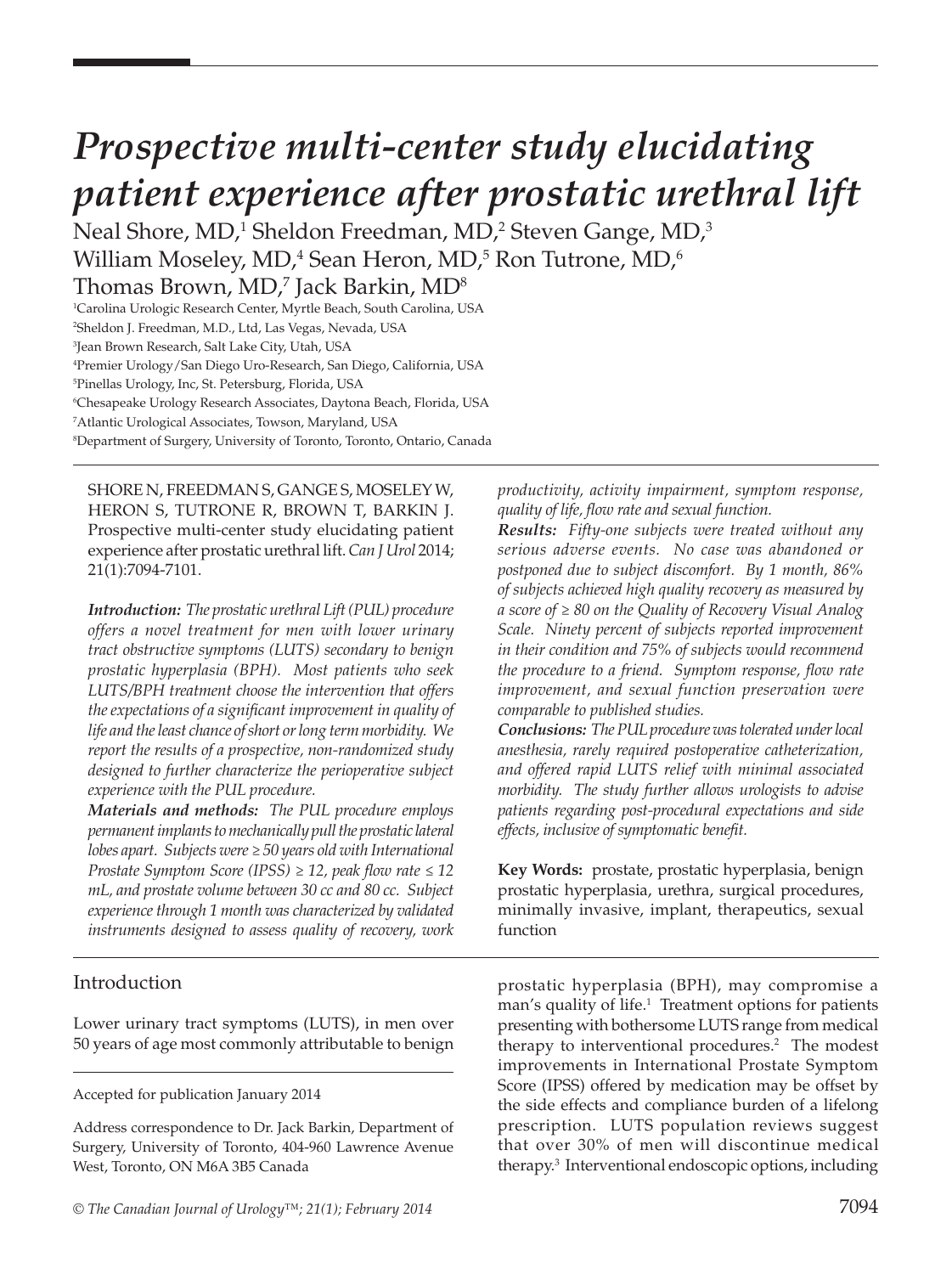transurethral resection of the prostate (TURP) and laser-based alternatives, offer substantial symptom improvement but may be associated with morbidity rates as high as  $20\%$ <sup>4</sup> In a recent study, researchers found that 10%-14% of patients would require an invasive procedure in the first 6 months post TURP or laser due to a related adverse event.<sup>5</sup> Erectile and ejaculatory dysfunction associated with TURP are 10% and 65%, respectively.<sup>2</sup> The potential morbidity of the traditional endoscopic interventions may be seen as a significant deterrent to the aforementioned options, particularly in younger men.

The prostatic urethral lift (PUL) procedure offers a new outpatient treatment option for the LUTS patient, which may avoid the side effects of traditional endoscopic interventions. Prior published studies have shown symptomatic improvement, objective flow rate improvements and minimal perioperative morbidity with the PUL procedure.<sup>6-9</sup> Furthermore, the PUL preserves both ejaculatory and erectile function.<sup>10,11</sup>

As PUL has recently received Food and Drug Administration (FDA) approval, $12$  this study was designed to further characterize the perioperative and early postoperative recovery period. To this end, outcome measures were used to assess pelvic pain, quality of recovery, work impairment, activity impairment, and patient general impression during the first postoperative month. We present the results of a prospective, non-randomized study of the PUL procedure in 51 subjects across seven centers with the purpose of elucidating previously unreported key patient response characteristics of this novel treatment.

# Materials and methods

# *Clinical protocol*

The study design was a prospective, multicenter, non-blinded, single arm clinical trial of the UroLift System. The primary objective was to characterize the perioperative subject experience following PUL procedure when conducted under local anesthesia. Eligible subjects were at least 50 years old, provided informed consent, had no prior surgical BPH treatment, and were either washed out or naïve to alpha blockers and 5 alpha reductase inhibitors. Each subject had an International Prostate Symptom Score (IPSS) of 13 or greater, a peak flow rate (Qmax) no greater than 12 mL, and a prostate of volume as measured by transrectal ultrasound between 30 cc and 80 cc without an obstructing median lobe. Subjects were excluded for current urinary retention, postvoid residual volume greater than 250 mL, active

infection or gross hematuria, cystolithiasis within 3 months, and bacterial prostatitis within 1 year. The study protocol was approved by the US FDA as well as the institutional review boards at each of the seven enrolling sites.

## *Study procedure*

The PUL mechanically addresses obstruction without thermal energy by the placement of transprostatic implants that pull the lateral lobes apart, Figure 1.<sup>6-9,13</sup> Permanent UroLift transprostatic implants (NeoTract, Pleasanton, CA, USA) are delivered under cystoscopic visualization typically using only local anesthesia.<sup>8,13</sup> The system is inserted through a 20 Fr sheath and the targeted prostatic lobe is compressed with the tip of



**Figure 1.** Tranverse **(a)** and sagittal **(b)** sectional views of prostate after prostatic urethral lift procedure. Transprostatic implants hold firmly on fibromuscular capsule **(C)**, while glandular tissue **(G)** compresses to open the prostatic fossa, reducing obstruction to urine flow. Courtesy of NeoTract, Inc.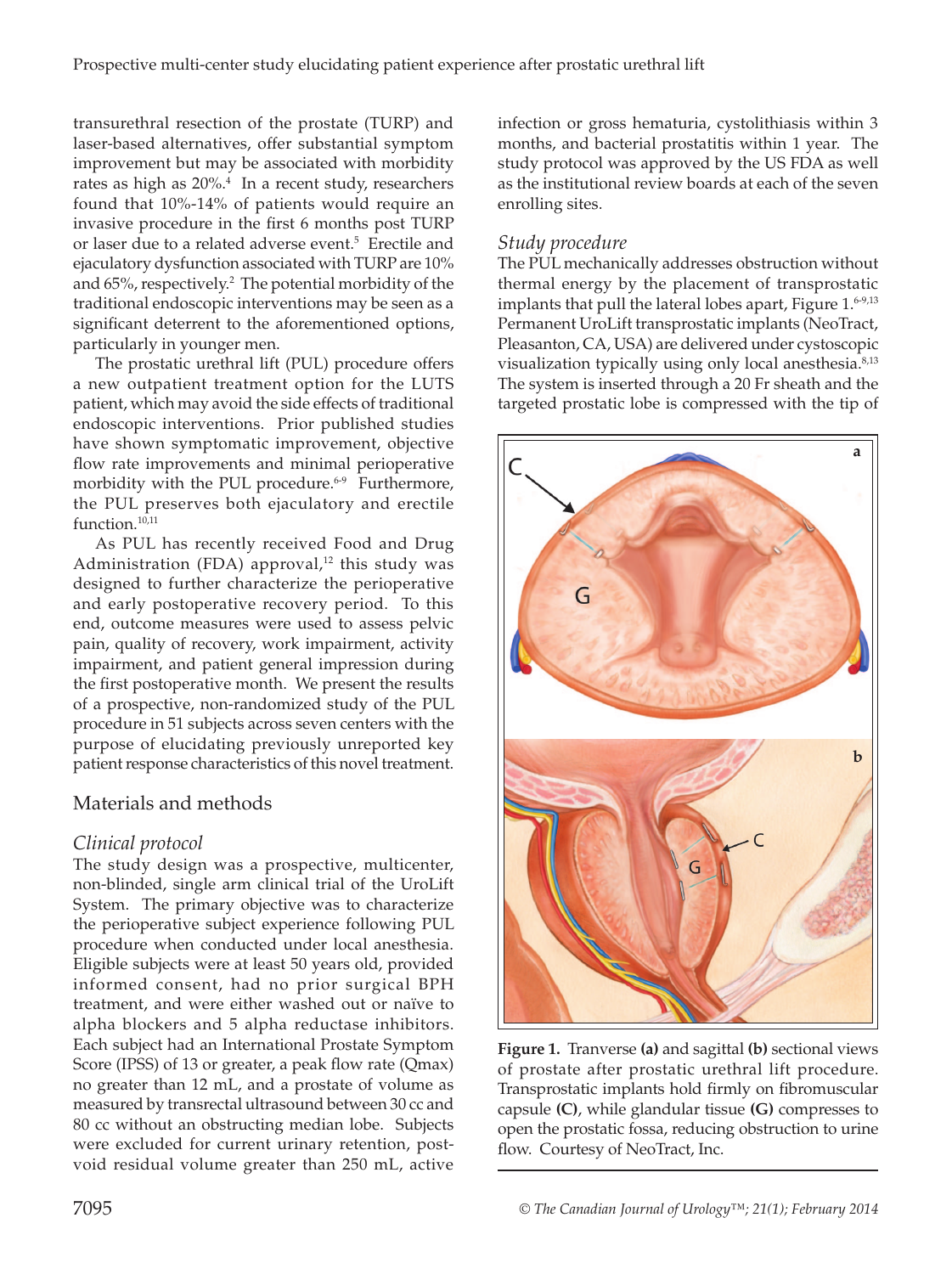the instrument. A hollow 19-gauge needle is advanced through the lateral prostate lobe, and a metallic tab is then seated on the prostate capsular surface. A urethral end piece is then affixed to the tensioned monofilament traversing the prostatic lobe, delivering each implant that is sized in situ to the thickness of the compressed lobe. Because the fibromuscular capsule is less compliant than the glandular tissue, the prostatic urethral surface is moved outward toward the capsule, thus opening the prostatic fossa.

#### *Study endpoints*

The study's primary effectiveness endpoint was to ascertain whether 80% of subjects achieved a score of 80 or more on the Quality of Recovery Visual Analog Scale (QoR VAS)<sup>14</sup> by the 1 month follow up visit. Researchers who developed the QoR VAS discriminated between "good" versus "poor" recovery with a pooled VAS score threshold of 80.14 Patient experience before and after the procedure was captured at specific time points through a 100 mm pelvic pain visual analog scale. Pain experience during the procedure was captured through a numerical rating scale for patient ease. Postoperative experience was further measured at 2 weeks and 1 month via validated instruments such as the Patient General Impression Index (PGI-I)15 and the Work Productivity and Activity Impairment Questionnaire (WPAI).<sup>16</sup> Lower urinary tract symptoms were evaluated at baseline, 2 weeks, and 1 month after PUL with the standard IPSS, IPSS Quality of Life  $(QoL)$  question,<sup>17</sup> and BPH Impact Index (BPHII).18 Peak urinary flow rate and postvoid residual volume were assessed at baseline and 1 month. International Index of Erectile Function (IIEF)19,20 and the Male Sexual Health Questionnaire for Ejaculatory Function (MSHQ-EjD)<sup>21</sup> were assessed at baseline and 1 month after PUL in men who were sexually active. Safety was assessed at each follow up visit through adverse event reporting. An independent reviewer over-read each flow waveform using the two-second rule.<sup>22</sup>

#### *Statistical methods*

The primary endpoint was tested by calculating the one-sided 95% confidence limit using the Clopper-Pearson method. Descriptive statistics were used to describe the baseline and follow up values of all study parameters (IPSS, QoL, BPHII, Qmax, PVR, SHIM, and MSHQ-EjD). Additionally, a general estimating equation model (GEE) was fit to each study output parameter. Change from baseline was the dependent variable; baseline score and visit were the independent variables. In this model, an exchangeable correlation

structure and identity link were used and p values for each follow up interval compared to baseline were calculated using SAS (SAS Institute, Inc. Cary, NC, USA); p values < 0.05 were considered statistically significant.

### Results

#### *Procedure*

Between May 2013 and September 2013, 51 men underwent the PUL procedure as part of a non-blinded study. Average age of treated subjects was  $66 \pm 7.6$ (range 51-85). Sixty percent (30/51) of subjects were employed and 80% (41/50) were sexually active, Table 1. At baseline, average prostate volume was  $41.3$  cc  $\pm$ 11.6 cc, with an average Qmax of  $8.2$  mL  $\pm$  2.2 mL and an IPSS of  $21.5 \pm 5.4$ .

Average PUL procedure time was  $52$  min  $\pm 22$  min for delivering an average of 3.7 implants (range 2-6). All but one subject (50/51, 98%) underwent PUL with true local anesthesia: topical anesthetic (lidocaine) and oral sedation (alprazolam, diazepam, lorazepam, midazolam) and/or analgesia (acetaminophen oxycodone, hydrocodone, morphine). One subject (1/51, 2%) received intramuscular meperidine administration prior to the introduction of rigid

TABLE 1. **Baseline characteristics for enrolled subjects** 

| <b>Characteristic</b>              | LOCAL prostatic urethral lift<br>$(n = 51)$ |                 |  |  |  |
|------------------------------------|---------------------------------------------|-----------------|--|--|--|
|                                    | Mean $\pm$ SD                               | $[min - max]$   |  |  |  |
| Age (yrs)                          | $66 \pm 7.6$                                | $[51-85]$       |  |  |  |
| Prostate volume (cc)               | $41.3 \pm 11.6$                             | $[30.0 - 77.3]$ |  |  |  |
| <b>IPSS</b>                        | $21.45 \pm 5.43$                            | $[13 - 32]$     |  |  |  |
| OoL                                | $4.57 \pm 1.02$                             | $[2-6]$         |  |  |  |
| <b>BPHII</b>                       | $6.65 \pm 3.08$                             | $[0-13]$        |  |  |  |
| $Qmax$ (mL/sec)                    | $8.22 \pm 2.18$                             | $[2 - 12.0]$    |  |  |  |
| $PVR$ (mL)                         | $77.05 \pm 74.92$                           | $[0-247]$       |  |  |  |
| $PSA$ (ng/mL)                      | $1.81 \pm 1.53$                             | $[0.1 - 7.3]$   |  |  |  |
| SHIM*                              | $16.51 \pm 7.33$                            | $[2-25]$        |  |  |  |
| MSHQ-EjD function* $9.95 \pm 2.59$ |                                             | $[5-15]$        |  |  |  |

\*in sexually active men  $(n = 41)$ 

IPSS = International Prostate Symptom Score; QoL = quality of life; BPHII = benign prostatic hyperplasia Impact Index; PVR = post-void residual; PSA = prostate-specific antigen; SHIM = Sexual Health Inventory for Men; MSHQ-EjD = Male Sexual Health Questionnaire for Ejaculatory Function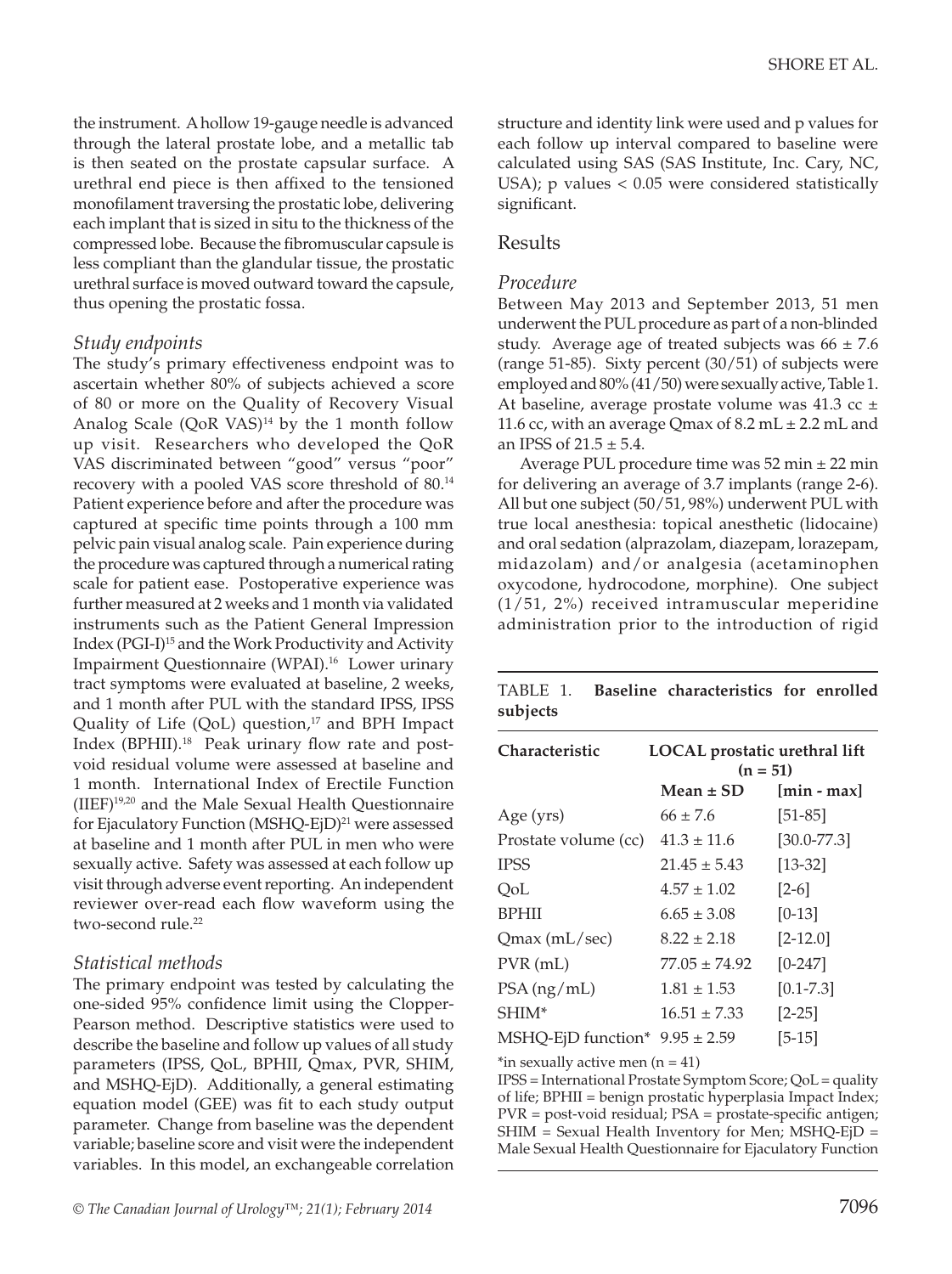| Mean (SD) [range]                                             |
|---------------------------------------------------------------|
| 52 (22) [8 to 131]                                            |
| $3.7(1.1)$ [2 to 6]                                           |
| $3.0(2.2)$ [0 to 9]                                           |
| 4.8 $(2.9)$ [0 to 10]                                         |
| 5.0 (3.0) [0 to 10]                                           |
| 5.1 $(5.8)$ [0 to 30]                                         |
| 2.8 (3.7) [0 to 17]                                           |
| $0\%$ (0%) [0%]<br>3% (9%) [0 to 40%]<br>8% (19%) [0 to 100%] |
|                                                               |

|             |  |  | TABLE 2. Procedure details and perioperative |
|-------------|--|--|----------------------------------------------|
| assessments |  |  |                                              |

\*two subjects (4%) had not reported return to preoperative activity by the 1 month visit

VAS = Visual Analog scale; WPAI = Work Productivity and Activity Impairment

cystoscopy as a prophylaxis for pain. No postoperative catheterization was required for 41 (80%) subjects, and the catheter duration averaged 16 hours. All subjects were treated as day patients and no one required an overnight hospital stay.

In terms of subject recovery, 28/51 (55%) at 2 weeks and 44/51 subjects (86.3%) at 1 month achieved 80 or more on the QoR VAS. The one-sided 95% lower confidence limit at 1 month was 76%. PUL subjects on average reported return to preoperative activity by 5.1 days  $\pm$  5.8 days (median 3 days) and 96% (49/51) had returned to preoperative activity by the 1 month visit, Table 2. The average number of days to return to work after PUL was 2.8 days  $\pm$  3.7 days. Per the validated WPAI which assessed the period of time from day 7 to day 14 at the 2 week time point, the average number of hours lost from work was 5.8 hours with 73% (22/30) of subjects not missing any work. Per the same instrument assessed at 1 month, the percent of work missed was 0%, percent of overall work impairment was  $3\% \pm 9\%$ , and the percent of impairment in activity was  $8\% \pm 19\%$ . Through the PGI-I assessed at 1 month, 90% reported improvement in their condition and 75% of subjects would recommend the procedure to a friend.

Pelvic pain during the procedure was tolerated with local anesthesia, as no case was postponed or abandoned due to subject discomfort. During screening, average baseline pelvic pain was found to be 0.4 out of 10 on the pelvic pain VAS. During the procedure, average pelvic pain score with flexible cystoscopy was 3.0/10, rose to 5.0/10 with UroLift implantation, and settled to 3.4/10 at the end of the procedure. Of those subjects with low pelvic pain (pain score < 3/10) during flexible cystoscopy, most subjects (17/24, 71%) reported maximum pain scores of 5 or less during PUL procedure. After PUL procedure,

TABLE 3. **Outcome following prostatic urethral lift in terms of IPSS, QoL, BPH II, peak flow rate, SHIM, and MSHQ-EjD assessments. P values were obtained from a general estimating equation** 

| Characteristic Follow up n Baseline                                                                                                                                                                                                                                                                         |         |                          | Follow up                                              | Change                                                 | % Change  | $(95\% \text{ CI})$         | p value  |
|-------------------------------------------------------------------------------------------------------------------------------------------------------------------------------------------------------------------------------------------------------------------------------------------------------------|---------|--------------------------|--------------------------------------------------------|--------------------------------------------------------|-----------|-----------------------------|----------|
| <b>IPSS</b>                                                                                                                                                                                                                                                                                                 | 2 week  |                          | 51 $21.45 \pm 5.43$ $15.75 \pm 8.96$ $-5.71 \pm 9.57$  |                                                        | $-23.7\%$ | $(-36.2\%,-11.3\%)$         | < 0.0001 |
|                                                                                                                                                                                                                                                                                                             | 1 month |                          |                                                        | 51 $21.45 \pm 5.43$ $10.98 \pm 6.55$ $-10.47 \pm 7.35$ | $-47.5\%$ | $(-56.4\%, -38.5\%)$        | < 0.0001 |
| QoL                                                                                                                                                                                                                                                                                                         | 2 week  | $51 \quad 4.57 \pm 1.02$ | $2.92 \pm 2.05$                                        | $-1.65 \pm 2.28$                                       | $-32.5%$  | $(-45.9\%, -19.1\%)$        | < 0.0001 |
|                                                                                                                                                                                                                                                                                                             | 1 month | $51 \quad 4.57 \pm 1.02$ | $2.45 \pm 1.71$                                        | $-2.12 \pm 1.94$                                       | $-43.8\%$ | $(-54.5\%, -33.1\%)$        | 0.0001   |
| <b>BPH II</b>                                                                                                                                                                                                                                                                                               | 2 week  | $51\quad 6.65 \pm 3.08$  | $5.65 \pm 3.92$                                        | $-1.00 \pm 4.08$                                       | $-2.7\%$  | $(-26.1\%,-20.79\%)$        | 0.09     |
|                                                                                                                                                                                                                                                                                                             | 1 month | 51 $6.65 \pm 3.08$       | $3.24 \pm 3.02$                                        | $-3.41 \pm 3.57$                                       | $-44.5\%$ | $(-61.8\%,-27.1\%)$         | < 0.0001 |
| Qmax                                                                                                                                                                                                                                                                                                        | 1 month | $50 \quad 8.20 \pm 2.19$ | $11.50 \pm 4.65$ $3.30 \pm 4.50$                       |                                                        | 47.0%     | $(29.4\%, 64.5\%)$          | < 0.0001 |
| <b>SHIM</b>                                                                                                                                                                                                                                                                                                 | 1 month |                          | $34$ 17.88 ± 6.35 18.24 ± 7.33 0.35 ± 4.76             |                                                        | $2.3\%$   | $(-7.43\%, 11.95\%)$        | 0.67     |
| MSHO-                                                                                                                                                                                                                                                                                                       |         |                          |                                                        |                                                        |           |                             |          |
| EjD function                                                                                                                                                                                                                                                                                                | 1 month |                          | $34$ $10.29 \pm 2.56$ $11.88 \pm 3.14$ $1.59 \pm 2.75$ |                                                        | $18.6\%$  | $(6.2\%, 31.1\%)$           | 0.002    |
| MSHQ-                                                                                                                                                                                                                                                                                                       |         |                          |                                                        |                                                        |           |                             |          |
| EjD bother                                                                                                                                                                                                                                                                                                  | 1 month | $34$ $1.82 \pm 1.42$     | $1.06 \pm 1.30$                                        | $-0.76 \pm 1.39$                                       | $-56.3\%$ | $(-73.63\%, -39.0\%)$ 0.003 |          |
| $\mathbf{v}$ , $\mathbf{v}$ , $\mathbf{v}$ , $\mathbf{v}$ , $\mathbf{v}$ , $\mathbf{v}$ , $\mathbf{v}$ , $\mathbf{v}$ , $\mathbf{v}$ , $\mathbf{v}$ , $\mathbf{v}$ , $\mathbf{v}$ , $\mathbf{v}$ , $\mathbf{v}$ , $\mathbf{v}$ , $\mathbf{v}$ , $\mathbf{v}$ , $\mathbf{v}$ , $\mathbf{v}$ , $\mathbf{v}$ , |         |                          |                                                        |                                                        |           |                             |          |

IPSS = International Prostate Symptom Score; QoL = quality of life; BPHII = benign prostatic hyperplasia Impact Index; SHIM = Sexual Health Inventory for Men; MSHQ-EjD = Male Sexual Health Questionnaire for Ejaculatory Function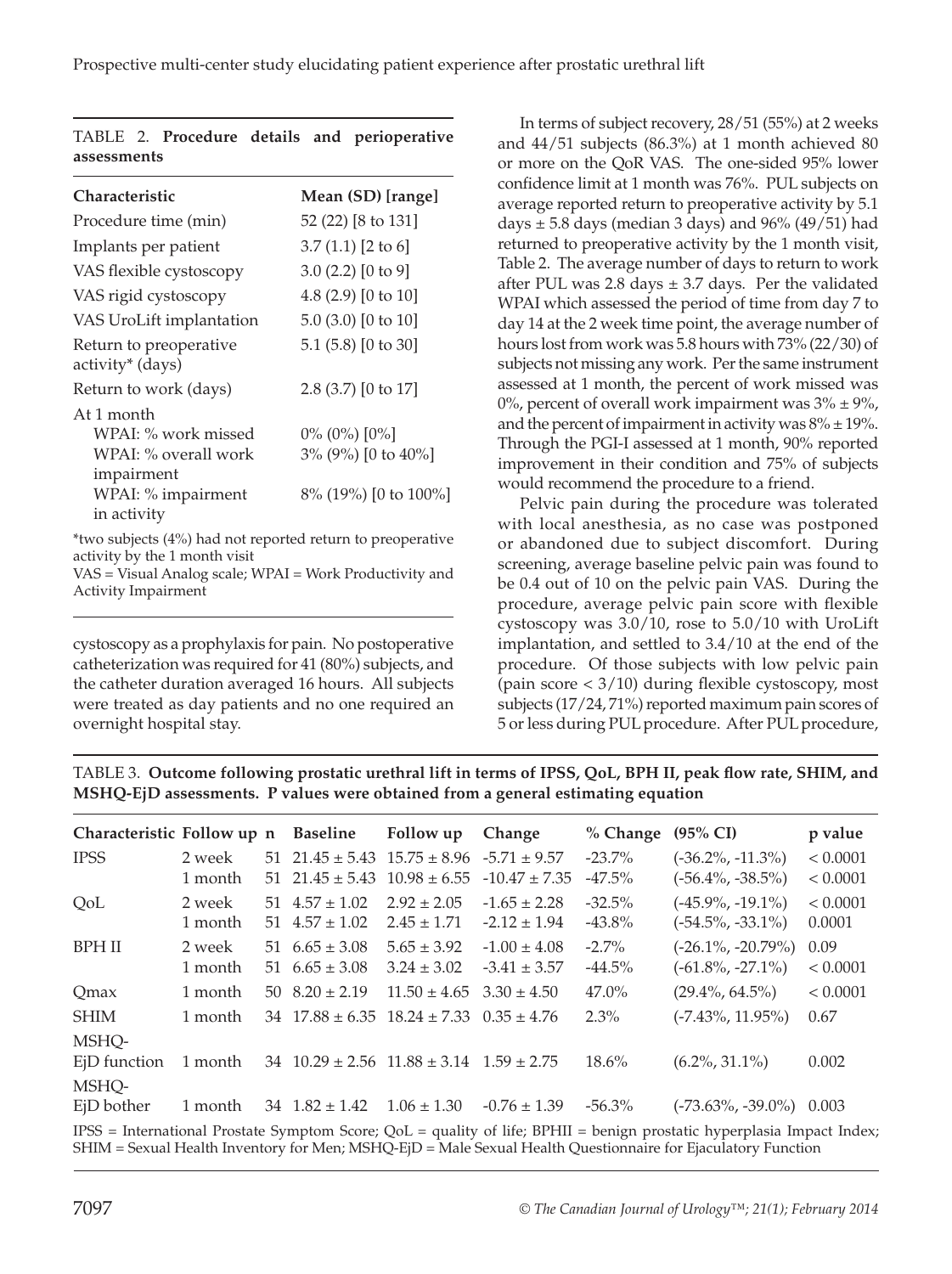average pain score returned to the pre-procedure level of 0.4/10 by 2 weeks and improved to 0.1/10 by 1 month. For those patients with high pelvic pain score  $(≥ 6/10)$  during flexible cystoscopy prior to UroLift introduction, average maximum pain score during the procedure was  $7.8/10$  (n = 8).

#### *Effectiveness*

The IPSS reduction seen in this study is similar to that of prior published randomized results, improving from  $21.5 \pm 5.4$  at baseline to 11.0 mL  $\pm$  6.6 mL at 1 month (p < 0.001). Improvements in quality of life, as measured through IPSS QoL and BPHII, were also similar and mirrored the IPSS symptom response, Table 3. Peak urinary flow rate increased  $3.3$  mL from  $8.2$  mL  $\pm$  2.2 mL at baseline to  $11.5$  mL  $\pm$  4.7 mL at 1 month ( $p < 0.001$ ).

Sexual function was maintained after PUL. At 1 month, there was no significant change in erectile function as characterized by average SHIM (17.9  $\pm$  6.4 at baseline to  $18.2 \pm 7.3$  at 1 month;  $p = 0.7$ ). Ejaculatory function as evaluated by the MSHQ-EjD score significantly improved (10.3  $\pm$  2.6 at baseline to 11.9  $\pm$ 3.1 at 1 month;  $p = 0.002$ ). Further, the bother associated with ejaculatory difficulties improved (MSHQ-EjD bother score reduced from  $1.8 \pm 1.4$  at baseline to  $1.1 \pm$ 1.3 at 1 month;  $p = 0.003$ ).

#### *Safety*

There were no serious adverse events in any subject in this study, Table 4. In addition, no subject required further surgical intervention for any LUTS related condition. The adverse events reported for PUL were

#### TABLE 4. **Treatment related adverse events**

typically mild to moderate and resolved within the first month. All adverse events were examined using the modified Clavien-Dindo classification and were classified as grade I.23

Mild to moderate hematuria was experienced by 80% of subjects and lasted for median 4 days. Dysuria occurred in 74% of subjects and lasted for median 10 days. Two subjects experienced new onset non-stress urinary incontinence, each with Incontinence Society Indices (ISI) of 4. There were no reported events of erectile dysfunction or retrograde ejaculation/ anejaculation.

#### **Discussion**

This prospective, multi-center study corroborates prior PUL findings and allows for a more detailed characterization of the perioperative and early postoperative subject experience with the prostatic urethral lift procedure. The procedure can be tolerated under local anesthesia, requires only modest use of postoperative catheterization, and offers significant LUTS relief within 2 weeks on average with mitigation of the associated mild to moderate adverse effects within the first month.

#### *Perioperative experience*

The PUL is well tolerated under local anesthesia, typically with oral sedation and analgesia. No procedure was abandoned due to subject discomfort or device issue, and no subject required general anesthesia conversion for pain. The screening flexible cystoscopy

|                            |          | All<br>Subjects |       | De novo (not pre-existing) |          |               |
|----------------------------|----------|-----------------|-------|----------------------------|----------|---------------|
|                            | Events   |                 |       | Events                     | Subjects |               |
|                            | n        | n               | $\%$  | n                          | n        | $\frac{0}{0}$ |
| Serious adverse events     | $\theta$ | $\theta$        | $0\%$ | $\theta$                   | $\Omega$ | $0\%$         |
| Non-serious adverse events | 120      | 47              | 92%   | 89                         | 45       | 88%           |
| Hematuria                  | 40       | 40              | 78%   | 38                         | 38       | 75%           |
| Dysuria                    | 40       | 37              | 73%   | 29                         | 27       | 53%           |
| Incontinence               | 15       | 12              | 24%   | $\overline{2}$             | 2        | $4\%$         |
| Pelvic pain/discomfort     | 11       | 10              | 20%   | 9                          | 8        | 16%           |
| Urgency                    | 6        | 4               | 8%    | 6                          | 4        | 8%            |
| Retention                  | 3        | 3               | $6\%$ | 3                          | 3        | $6\%$         |
| Penile pain                | 2        | $\overline{2}$  | $4\%$ | $\overline{2}$             | 2        | $4\%$         |
| Urinary frequency          | 2        | 2               | $4\%$ | $\theta$                   | $\Omega$ | $0\%$         |
| Urine flow decreased       | 1        | 1               | $2\%$ | $\boldsymbol{0}$           | $\theta$ | $0\%$         |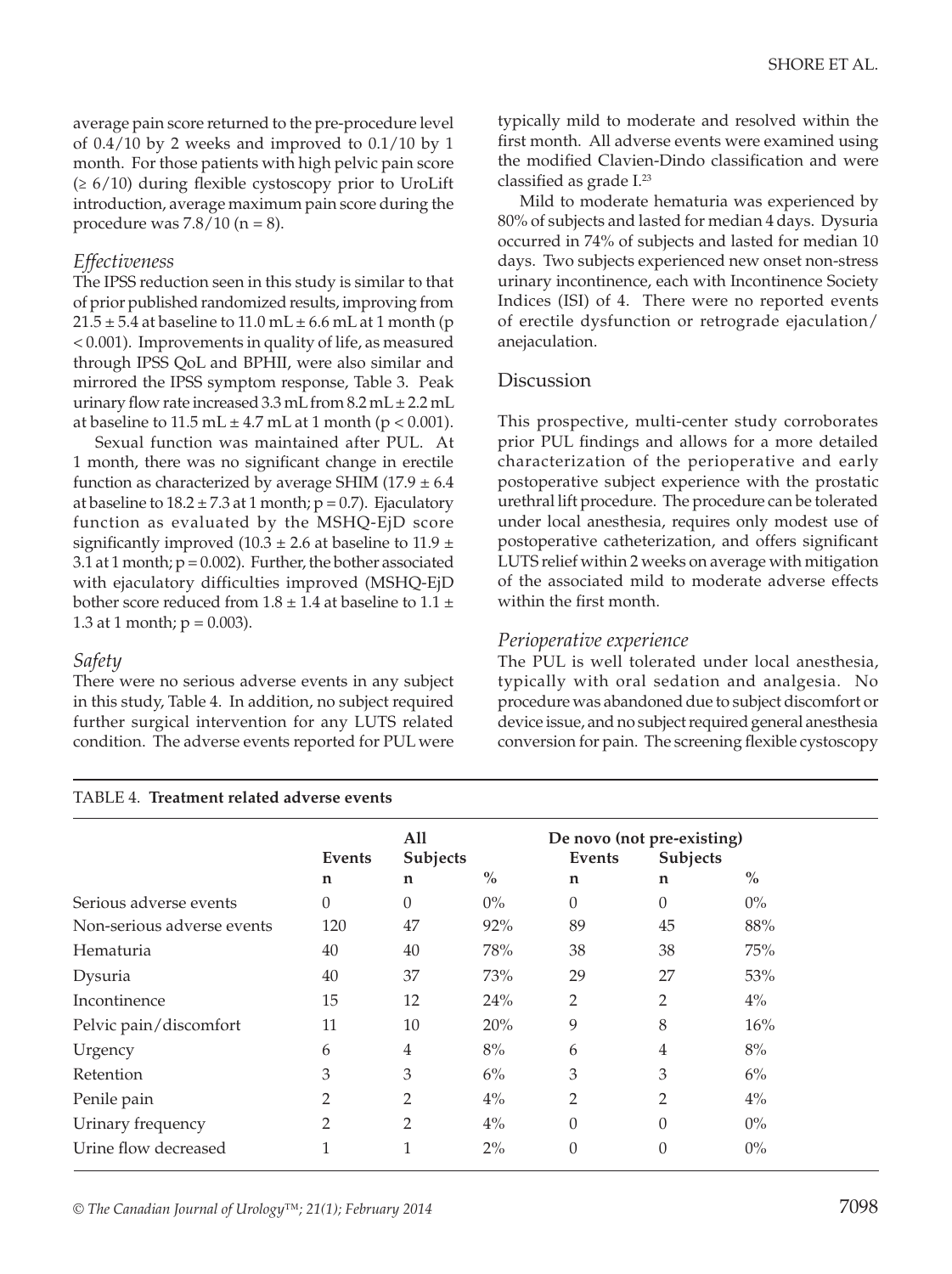can provide an indication of the level of discomfort a patient might experience with PUL. In this study, subjects who reported minimal pelvic pain (pain scores < 3 out of 10) during screening flexible cystoscopy were likely in 71% of the procedures to report a maximum score of 5 or less during PUL. By the end of the PUL procedure, the average pain score returned to 3.4, a level similar to that after flexible cystoscopy (3.0). Those subjects who experienced pelvic pain VAS of 6 or greater with flexible cystoscopy experienced an average of 7.8 during the PUL procedure. In order to optimize pain control, pelvic pain score during flexible cystoscopy could be used as a baseline screening metric to adjust pre-treatment sedation strategy.

Postoperative catheterization for this study was less than that reported in prior studies. Eighty percent of patients voided successfully after PUL, and the average catheterization time for all patients was 16 hours. As the investigators in this study had each participated in prior studies,**8,9** the improved rate of catheter-free treatment is likely due to a learning curve effect. Overall treatment time was 10 to 15 minutes shorter than prior studies (52 minutes on average), again likely reflective of technique refinement requiring less time to determine the optimal location for each implant. The overall number of implants required (3.7 per prostate) was approximately one implant less than prior studies, likely reflecting the prostate size which was on average 4 cc to 10 cc less than prior reported cohorts. All subjects underwent day surgery and returned home the day of treatment. This stands in contrast to TURP and laser therapies that recent studies show typically require 2 days of catheterization and often require 1-3 days of hospitalization.**<sup>5</sup>**,24

# *Early postoperative experience*

The recovery experience after PUL was assessed with multiple validated instruments; this characterization of the first postoperative month has not previously been studied or presented. The average reported return to preoperative activity was 5 days, and 86% of subjects reported high quality recovery by 1 month, as measured by the validated QoR VAS scale. Ninety percent of subjects reported improvement in their symptoms in 1 month. Postoperative work productivity was characterized in the 60% of study subjects who were employed. Validated instruments indicate that most (73%) of PUL subjects lost no time from work by 2 weeks and subjects reported only 3% mean overall work impairment by 1 month.

Adverse events experienced by subjects in the trial were Clavien-Dindo classification grade I and typically transient in nature. Patients should be advised of the

likelihood of transient, mild to moderate hematuria, dysuria, urgency and pelvic discomfort. No subjects were found to have bladder neck stricture, in contrast to 2% for TURP during the same period in other studies.**<sup>5</sup>** Similarly, no subject experienced bleeding leading to intervention, in contrast to 1%-4% for laser and TURP during the same period.**<sup>5</sup>**

No subject reported stress incontinence, and only two subjects (4%) reported de novo non-stress incontinence. In contrast, a recent randomized study shows that TURP and laser vaporization are associated with 3%-11% de novo incontinence.**<sup>5</sup>**A significant number of those events has been found to be of the more debilitating stress incontinence type.**<sup>5</sup>** Some reports indicate that the actual number of subjects experiencing incontinence to some degree at time of discharge after TURP may be as much as 80%, with 42% of subjects incontinent for more than 4 weeks.<sup>25</sup>

No subject experienced any sexual dysfunction adverse event. In sexually active men, erectile function as measured by the SHIM did not significantly change from the average baseline value. Ejaculatory function as measured by the MSHQ-EjD did improve significantly in both the function and bother domains, consistent with prior PUL results. PUL is perhaps most highly differentiated from other BPH procedures in that it has been shown to preserve both erectile and ejaculatory function.

The therapeutic effect of PUL in this study is similar to prior reported values of comparable subjects in other studies. The 5.7 point improvement in IPSS at 2 weeks is consistent with the 4.1 point improvement found in the L.I.F.T. pivotal study and the 4.5 point improvement presented in the cross-over study at the same time point.**8,9** At 1 month, the response to treatment progressed to an average 10.5 point improvement, similar to the 9.8 point change seen in the L.I.F.T. study and the 10.9 point change found in the cross-over study.**8,9** These symptom improvements are comparable to surgical intervention and far superior to reported improvements using medical therapy.<sup>2</sup> Further, improvements in urinary flow, QoL and BPHII track consistently with IPSS and previously published results.**8,9** By definition, the BPHII change seen in this study is considered to be a "marked improvement," which is the greatest that can be expected.<sup>26</sup> This level of LUTS improvement with the rapid recovery, coupled with preservation of sexual function prompted 75% of subjects to state they would recommend PUL to a friend suffering from BPH related LUTS.

A limitation of this study is the short follow up period; overall therapeutic durability will be assessed in other trials and publications. For this study, most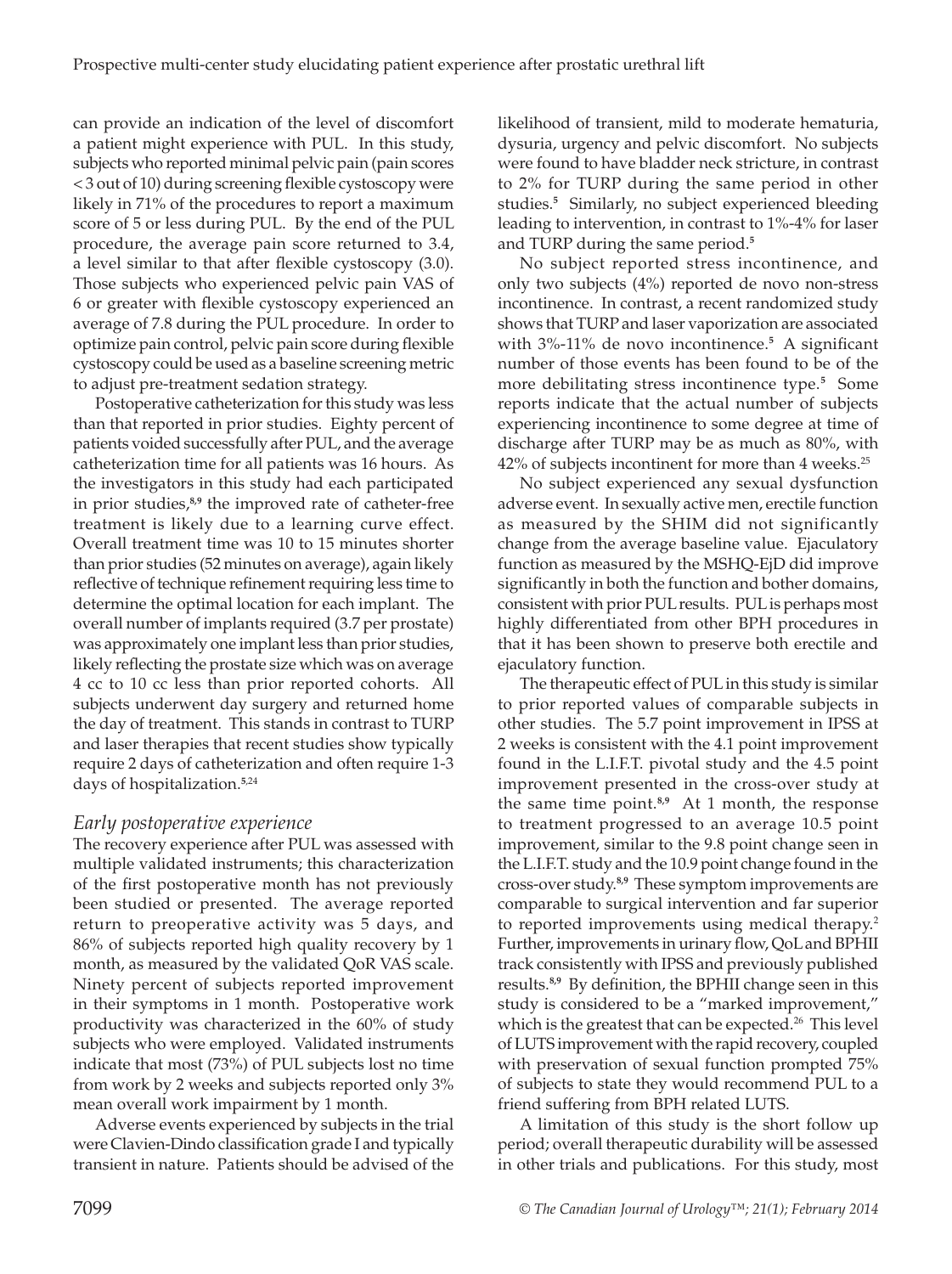subjects returned to their preoperative activity level and reported surgical recovery within this follow up period, thus allowing for sufficient characterization of the recovery experience. This study was un-blinded and single-arm. A follow on study that randomizes between PUL and another therapy would add higher quality characterization and context for LUTS treatment options.

#### Conclusions

PUL is tolerated under local anesthesia, can allow patients to quickly return to preoperative activity and work, and offers a recovery experience that inspires patients at 1 month to recommend the procedure to their friends. When advising a patient on what to expect with PUL, one can indicate: 1) the patient may experience discomfort during the procedure, but it has been well tolerated in general, 2) full recovery is typically achieved within 1 month with return to preoperative activity within days, 3) 90% of patients report improvement by 1 month, and 4) sexual function is typically preserved.

The PUL procedure can provide rapid symptom relief, significant urinary flow rate increase, significant improvements in quality of life parameters, and preserve sexual function for men suffering from symptomatic LUTS secondary to BPH in an outpatient, minimally invasive procedure performed comfortably under local anesthetic.

#### Disclosure

Drs. Shore, Freedman, Gange, Moseley, Heron, Tutrone and Brown were investigators in this study. Dr. Gange is a NxThera investigator, Lilly speaker, and Auxilium speaker. Dr. Barkin was a principal investigator for the original UroLift trial and has performed a number of commercial installations in Canada.  $\Box$ 

References

- 1. Haltbakk J, Hanestad BR, Hunskaar S. How important are men's lower urinary tract symptoms (LUTS) and their impact on the quality of life (QOL)? *Qual Life Res* 2005;14(7):1733-1741.
- 2. Roehrborn CG, McConnell JD, Barry MJ et al. American Urological Association Guideline: Management of benign prostatic hyperplasia (BPH). American Urological Association Education and Research Inc. 2010.
- 3. Verhamme KM, Dieleman JP, Bieumink GS et al. Treatment strategies, patterns of drug use and treatment discontinuation in men with LUTS suggestive of benign prostatic hyperplasia: The Triumph Project. *Eur Urol* 2003;44(5):539.
- 4. Miano R, De Nunzio C, Asimakopoulos AD, Germani S, Tubaro A. Treatment options for benign prostatic hyperplasia in older men. *Med Sci Monit* 2008:14(7):RA94-102.
- 5. Bachmann A, Tubaro A, Barber N et al. 108-W XPS GreenLight laser vaporization versus transurethral resection of the prostate for the treatment of benign prostatic obstruction: 6-Month safety and efficacy results of a European multicenter randomized trial-the GOLIATH study. *Eur Urol* 2013 Nov 11. Epub ahead of print.
- 6. Woo HH, Chin PT, McNicholas TA et al. Safety and feasibility of the Prostatic Urethral Lift: a novel, minimally invasive treatment for lower urinary tract symptoms (LUTS) secondary to benign prostatic hyperplasia (BPH). *BJU Int* 2011;108(1):82-88.
- 7. Chin PT, Boiton DM, Jack G et al. Prostatic Urethral Lift: two-year results after treatment for lower urinary symptoms secondary to benign prostatic hyperplasia. *Urology* 2012;79(1): 5-11.
- 8. Roehrborn CG, Gange SN, Shore ND et al. Multi-center randomized controlled blinded study of the Prostatic Urethral Lift for the treatment of LUTS associated with prostate enlargement due to BPH: the LIFT study. *J Urol* 2013;190(6):2161-2167.
- 9. Cantwell AL, Bogache WK, Richardson SF et al. Multi-center prospective crossover study of the Prostatic Urethral Lift for the treatment of LUTS secondary to BPH. *BJU Int* In Press.
- 10.McVary KT, Gange SN, Shore ND et al. Treatment of LUTS secondary to BPH while preserving sexual function: randomized controlled study of prostatic urethral lift. *J Sex Med* 2013 Sep 30. Epub ahead of print.
- 11. Woo HH, Bolton DM, Laborde E et al. Preservation of sexual function with the prostatic urethral lift: a novel treatment for lower urinary tract symptoms secondary to benign prostatic hyperplasia. *J Sex Med* 2012;9(2):568-575.
- 12. U.S. Food and Drug Administration, Center for Devices and Radiological Health, K130651 NeoTract UroLift System, Model REF UL400 approval letter, September 13, 2013. Available at http://www.fda.gov/NewsEvents/Newsroom/ PressAnnouncements/ucm368325.htm
- 13. Barkin J, Giddens J, Incze P et al. UroLift system for relief of prostate obstruction under local anesthesia. *Can J Urol* 2012;19(2): 6217-6222.
- 14.Myles PS, Hunt JO, Nightingale CE et al. Development and psychometric testing of a quality of recovery score after general anesthesia and surgery in adults. *Anesth Analg* 1999;88(1):83-90.
- 15.Yalcin I, Bump RC. Validation of two global impression questionnaires for incontinence. *Am J Obstet Gynecol* 2003;189(1): 98-101.
- 16.Reilly MC, Zbrozek AS, Dukes EM. The validity and reproducibility of a work productivity and activity impairment instrument. *Pharmacoeconomics* 1993;4(5):353-365.
- 17. Barry MJ, Fowler FJ Jr, O'Leary MP et al. The American Urological Association symptom index for benign prostatic hyperplasia. The Measurement Committee of the American Urological Association. *J Urol* 1992;148(5):1549-1557.
- 18. Barry MJ, Fowler FJ Jr, O'Leary MP et al. Measuring diseasespecific health status in men with benign prostatic hyperplasia. Measurement Committee of the American Urology Association. *Med Care* 1995;33(4 Suppl):AS145-155.
- 19.Rosen RC, Riley A, Wagner G et al. The international index of erectile function (IIEF): A multidimensional scale for assessment of erectile dysfunction. *Urology* 1997;49(6):822-830.
- 20.Rosen RC, Cappelleri JC, Smith MD et al. Development and evaluation of an abridged, 5-item version of the International Index of Erectile Function (IIEF-5) as a diagnostic tool for erectile dysfunction. *Int J Impot Res* 1999;11(6):319-326.